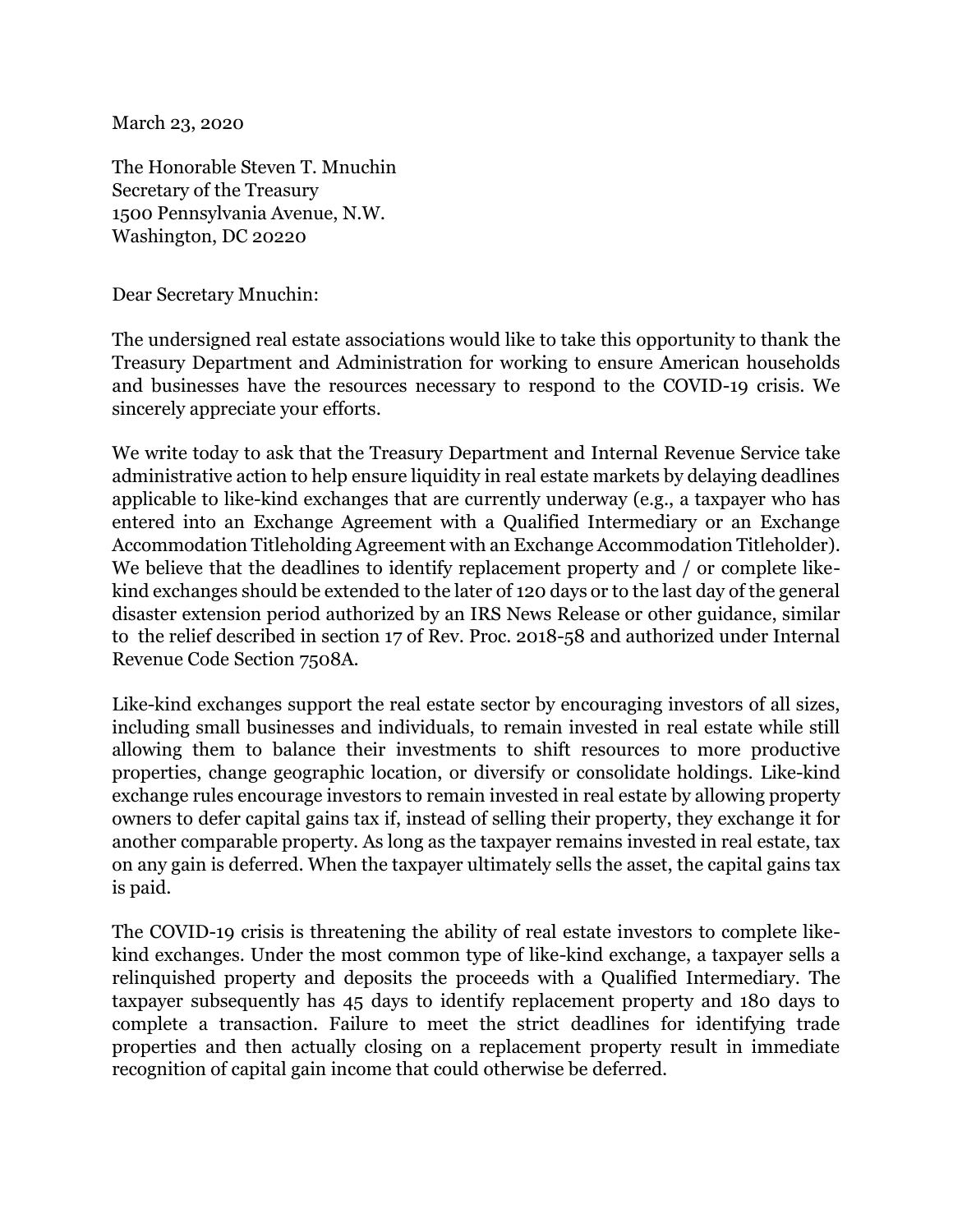Unfortunately, current circumstances make compliance with like-kind exchange reinvestment rules impossible. Identifying properties for trade purposes requires travel and a confidence in both the expected cash-flow stream and the value of potentially acquired property. Closing on an identified property requires these same conditions plus extensive due diligence by the buyer, lender, and other third-party contractors. All of these necessary steps are currently unfeasible due to travel restrictions, quarantine, properties being locked down, and office closures of title / escrow companies and governmental recording offices.

In sum, we are extremely concerned that taxpayers who may have commenced an exchange will be unable to identify a replacement like-kind exchange property and / or close on a transaction even if such a property can be identified. Taxpayers, many of whom are small and medium-sized businesses and middle-class investors, should not have to be concerned about the possibility of having to pay significant capital gains taxes because like-kind exchange transactions cannot be completed due to the disruption caused by the coronavirus pandemic. The funds they would have to utilize to meet such tax obligations would only further reduce liquidity in real estate markets. Accordingly, we request that the deadlines to identify replacement property and / or complete like-kind exchanges be extended similar to the relief described in section 17 of Rev. Proc. 2018-58 and authorized under Internal Revenue Code Section 7508A. Additional relief may be warranted depending on how long the crisis lasts.

We thank you for considering our views and again appreciate all you are doing to assist American families and businesses to respond to the COVID-19 crisis. Please do not hesitate to contact Cindy Chetti, the National Multifamily Housing Council's Senior Vice President of Government Relations, at 202-974-2300 should any questions arise.

Sincerely,

National Multifamily Housing Council National Apartment Association Alternative & Direct Investment Securities Association (ADISA) American Land Title Association American Resort Development Association (ARDA) American Seniors Housing Association Asian American Hotel Owners Association (AAHOA) Associated General Contractors of America Building Owners and Managers Association (BOMA) International CRE Finance Council Federation of Exchange Accommodators (FEA) Institute for Portfolio Alternatives International Council of Shopping Centers Mortgage Bankers Association NAIOP, the Commercial Real Estate Development Association